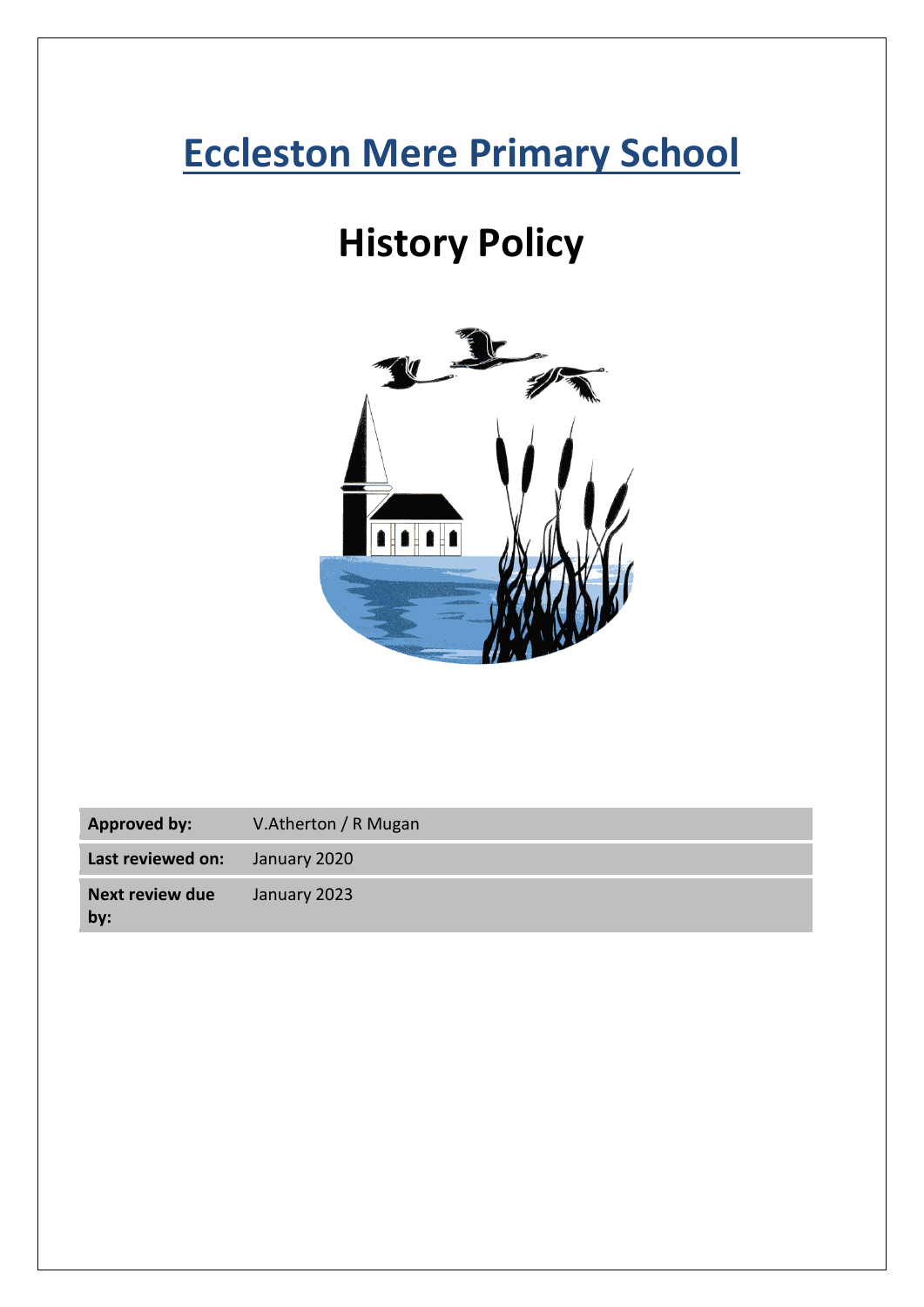# **Curriculum Vision Statement**

At Eccleston Mere Primary School, we recognise that social, moral, spiritual, and cultural development is central to the education of all pupils and as such, permeates the whole curriculum and ethos of the school. Our broad and challenging curriculum is designed to enable children to develop interpersonal skills and become resilient learners who think creatively and critically.

Provision is bespoke to our pupils and evolves according to the ever- changing local, national and global landscape. The aim of our curriculum is to develop pupils, who are well-equipped to take their place in society, as citizens of the future.

# We aim to:

- Promote a love of learning.
- Offer memorable learning experiences that are fun and engaging.
- Develop independence, resilience and confidence within our pupils.
- To tailor our curriculum to make use of our locality, taking pride in the achievements of St. Helens and the landscape that surrounds us.
- Enable children to be creative and think differently.
- Prepare citizens who are ready to take on the challenges of the 21<sup>st</sup> Century.
- Provide expert teaching, set upon a backdrop of our safe, secure learning environment.

# **Subject Specific Intent Statement**

At Eccleston Mere, we strive to bring the past to life through History lessons that capitalise on children's natural curiosity. We want the children to investigate human achievements and experiences in order to make links with the present and the realisation that history will shape their future. We believe that highquality lessons will create critical thinkers who actively engage with the world around them, enhance the ability to generate well-reasoned arguments and weigh evidence, develop chronological understanding and challenge the children to develop their sense of perspective.

We aim to do this through a history curriculum which enables children to become confident, creative and independent learners. We seek to broaden children's real-life experiences both inside and outside of school through educational visits, visitors, investigation, exploration and discovery. We wish to promote historical enquiry skills as we believe that they promote the 'sticking' of knowledge and will benefit the children in a myriad of academic and life situations.

# **Effective teaching in EYFS / KS1 / KS2**

In Early Years, children explore the past through their knowledge of their own present. They create comparisons to their own immediate experiences and build on their knowledge of the world in a holistic manner, alongside other subjects.

In Key Stage 1, the children will develop their understanding of the past. They will learn about significant individuals who have contributed to the world. In Key Stage 1 we will be looking back at changes within living memory such as how shops and homes have changed, particularly in our local area, as well as events beyond living memory such as The Great Fire of London. The children's learning is placed within a chronological format and there are some explicitly chronological topics, such as Clothes Through Time.

In Key Stage 2 children will continue to appreciate history in a chronological context. They will work on securing an understanding of British, local and world history. In lower Key Stage 2 children will be focusing on areas such as prehistoric Britain and the Romans whilst Upper Key Stage 2 will be looking at ancient civilisations such as the Mayans. Alongside specific topics, the children will continue their study of explicitly chronological topics such as Crime and Punishment. Children will look at connections and patterns over